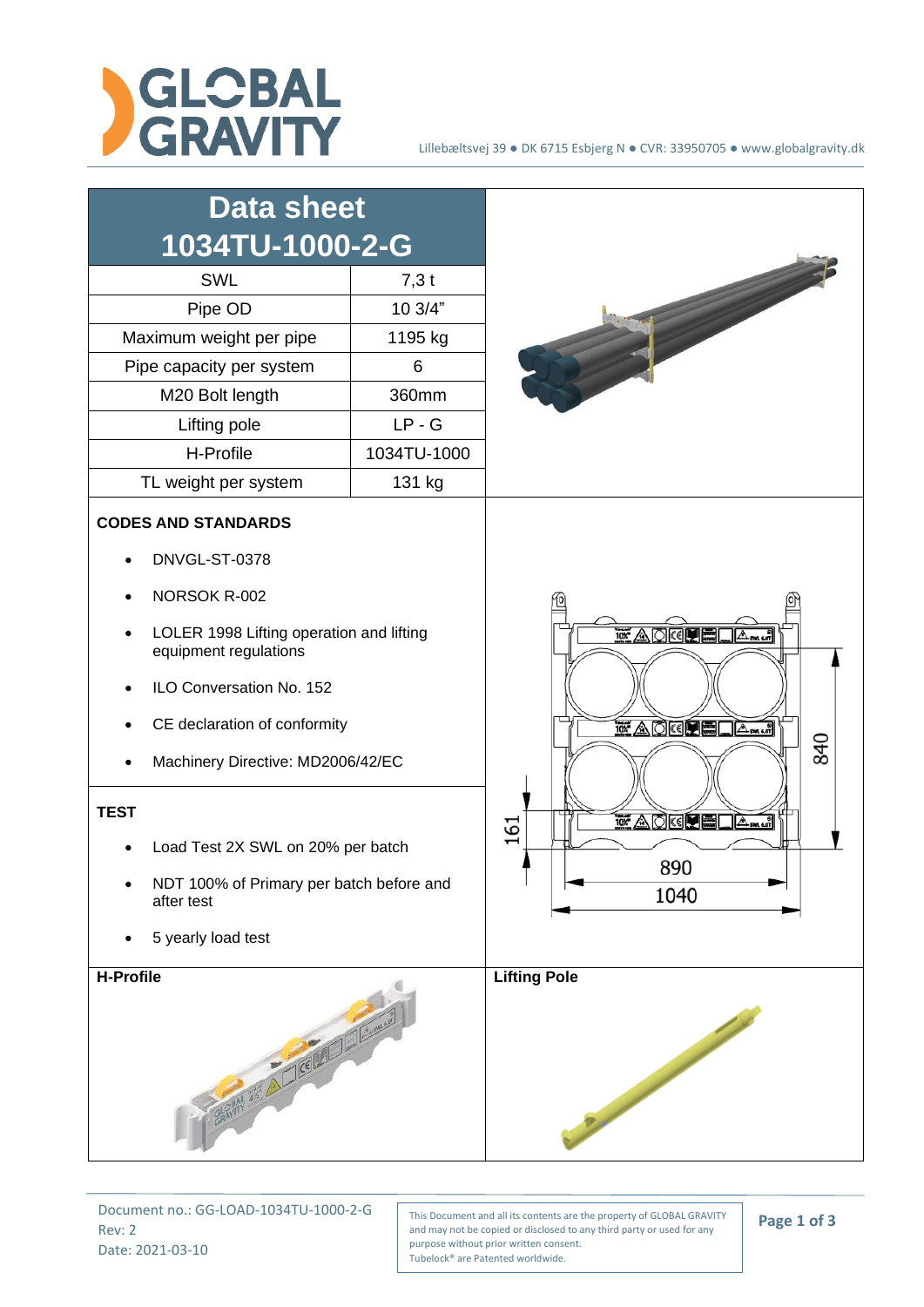

## Lillebæltsvej 39 ● DK 6715 Esbjerg N ● CVR: 33950705 ● www.globalgravity.dk



Document no.: GG-LOAD-1034TU-1000-2-G Rev: 2 Date: 2021-03-10

This Document and all its contents are the property of GLOBAL GRAVITY and may not be copied or disclosed to any third party or used for any purpose without prior written consent. Tubelock® are Patented worldwide.

**Page 2 of 3**